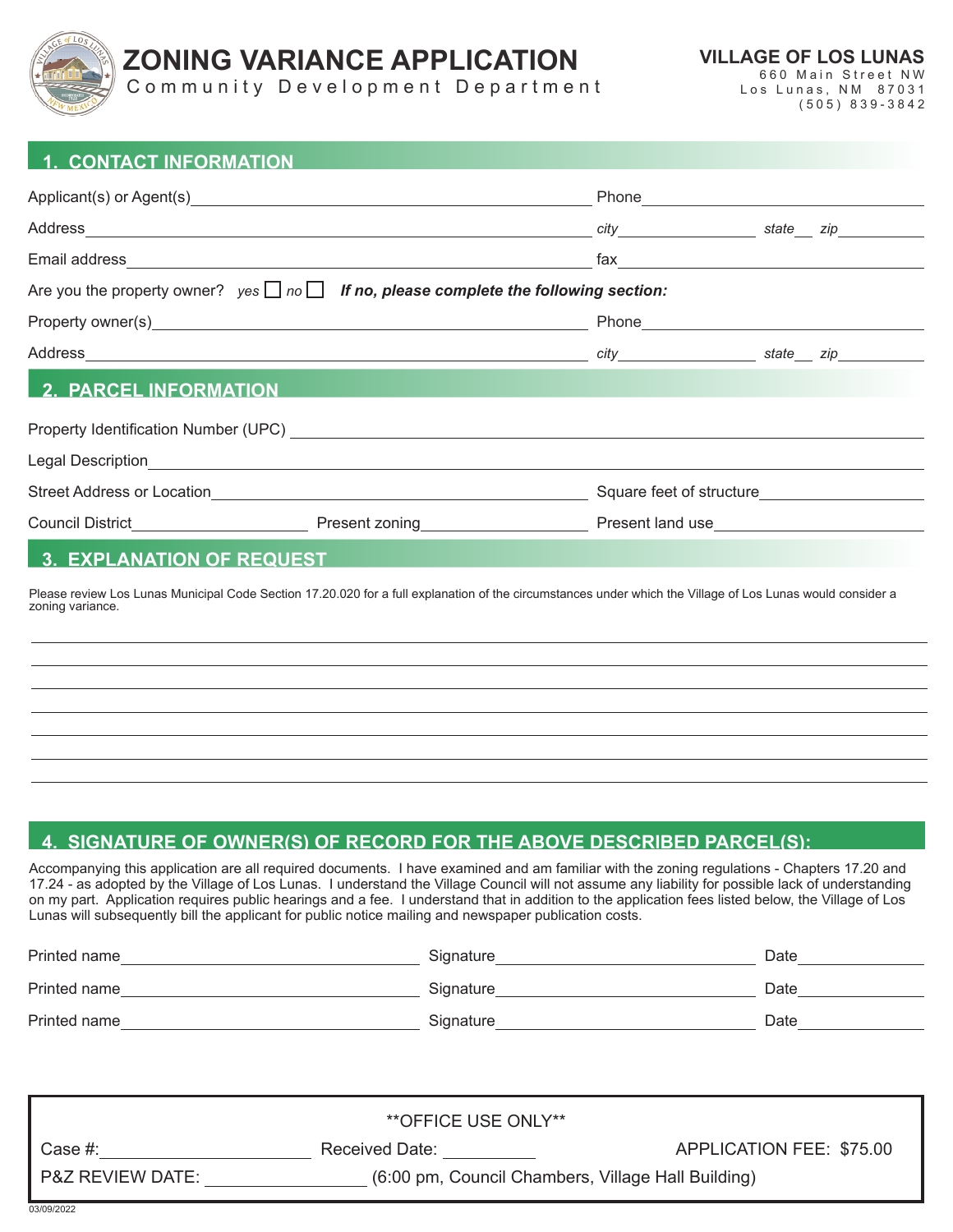# **ZONING VARIANCE APPLICATION**

Required Documentation

#### **PRE-APPLICATION MEETING**

The applicant shall meet with a staff planner to discuss the application and process.

### **APPLICATION FOR A ZONING VARIANCE**

Each item on this application shall be completed and all documentation required on this form shall be submitted before this application is accepted for processing. Submittal of an application does not constitute acceptance for processing until the Department reviews the application for accuracy and completeness.

#### **PROOF OF OWNERSHIP**

One (1) copy of a certificate from a title company, warranty deed, or other legal document demonstrating that the individual(s) or corporation making certain the application for a zoning variance is the current property owner.

#### **CASHIER'S VALIDATION**

Upon review and acceptance of the application by the Department, the required fee shall be paid at the Cashier. After validation of the payment, the application form shall be returned to the Community Development Department. Fees are nonrefundable.

#### **NOTICE OF PUBLIC HEARING**

Applicant is required to post notices of the public hearing in the vicinity of the property proposed for a zoning variance. The notice shall be in accordance with Chapter 17.24.020 of the Municipal Code. Notice of Public Hearing sign may be obtained from the Community Development Department at the time of application.

### **ADDITIONAL COSTS FOR PUBLIC NOTICE**

Applicant will subsequently be billed for costs incurred by the Village of Los Lunas for public notice mailing and newspaper publication costs.

#### **REVIEW OF MUNICIPAL CODE**

Requirements and procedures for zoning variance applications are covered in the following chapters of the Los Lunas Municipal Code:

- Chapter 17.20: Appeals, Variances, Interpretations
- Chapter 17.24: Hearing Procedures for Appeals and Applications

Applicants may review the Municipal Code in the Village of Los Lunas Administrative Office, 660 Main Street N.W. Los Lunas, New Mexico from 8:00 to 5:00 p.m. Monday through Friday. The Municipal Code is also available for review on the Village of Los Lunas website, at **www.loslunasnm.gov,** under the *Residents* heading.